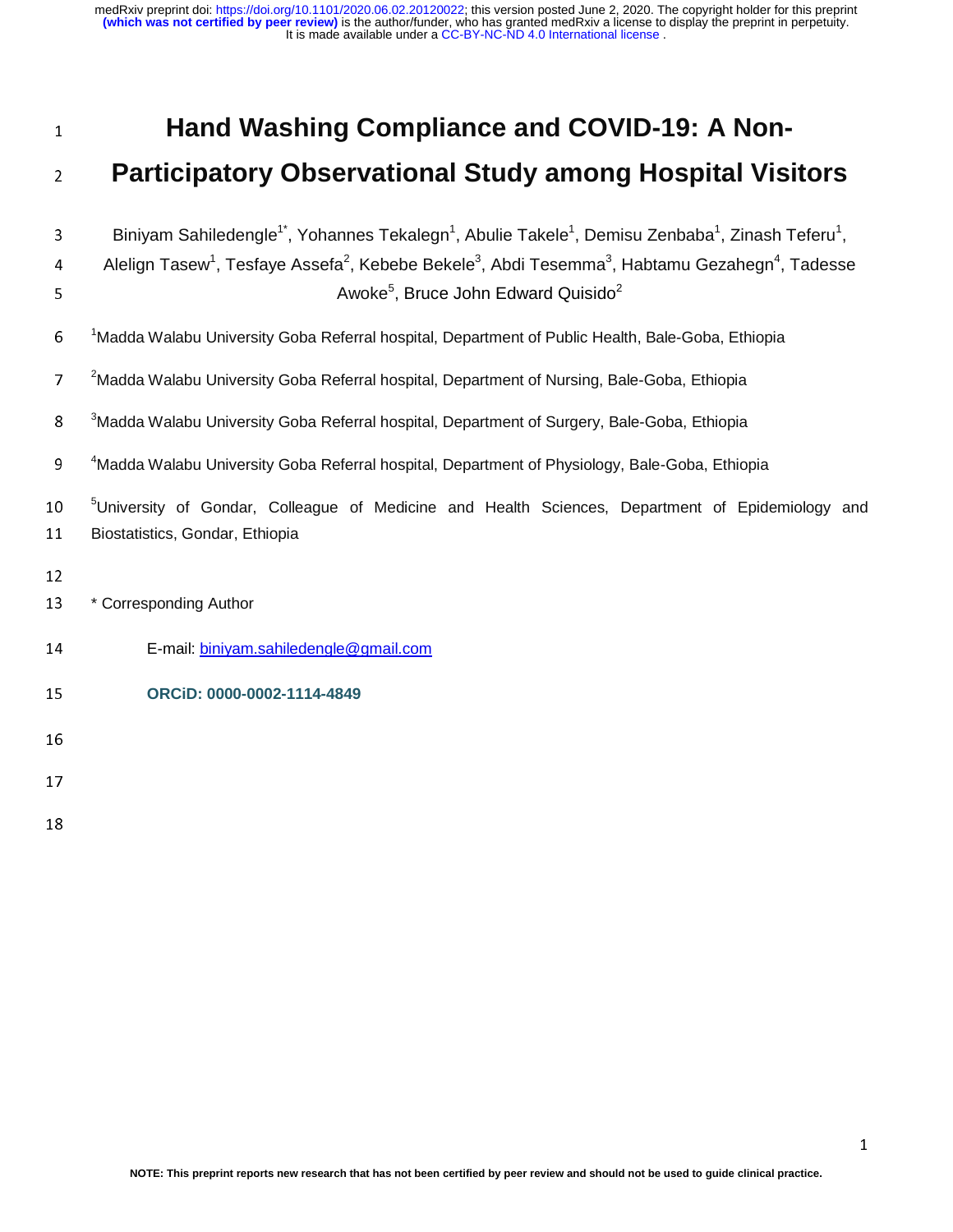## <sup>19</sup>**Abstract**

- <sup>20</sup>**Background**: Hand washing remains a key measure for intercepting the dispatch of the Coronavirus disease <sup>21</sup>(COVID-19). However, hand washing must be perpetuated properly using soap and water for at least 20 22 seconds. In response to the current COVID-19 pandemic, various hospitals have imposed mandatory hand 23 washing to everyone prior entering the facilities, and when leaving. This study aimed to assess the hand washing 24 compliance among visitors of a university referral hospital.
- <sup>25</sup>**Methods**: A non-participatory observational study was conducted in the main entrance of the hospital from April <sup>26</sup>27 to May 3, 2020, to measure hand washing compliance of its visitors. The quality of hand washing was 27 assessed via direct observation for compliance with the recommended World Health Organization (WHO) core
- 28 steps. Data were collected using Open Data Kit (ODK) mobile application.
- <sup>29</sup>**Results**: A total of 1,282 hospital visitors were observed, of which 874(68.2%) were males. Full hand washing 30 compliances were observed among 0.9% (95% CI: 0.4-1.4) of the visitors. Withal, there was no difference in the
- 31 compliances between genders  $(0.9\% \text{ vs } 0.7\% , P = 0.745)$ .
- <sup>32</sup>**Conclusion**: Despite the fact that proper hand washing with soap and water is proven to be one of the effective 33 ways in preventing the spread of COVID-19, a significant number of hospital visitors did not practice standard 34 hand washing procedures. Improvements in this measure are urgently needed in the face of the current COVID-35 19 pandemic.
- 36
- <sup>37</sup>**Keywords**: Hand washing, Compliance, COVID-19, Ethiopia, Observation
- 38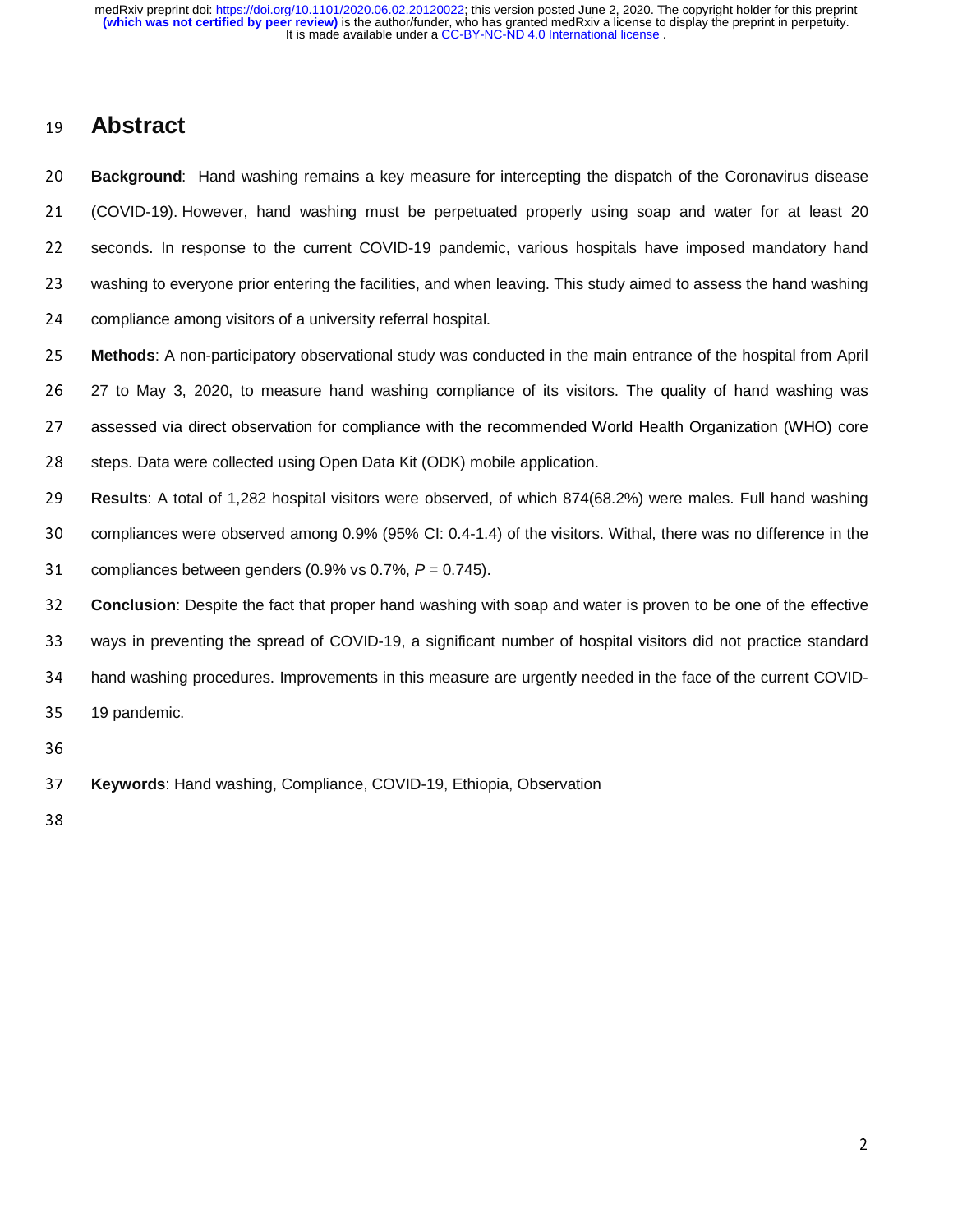## <sup>39</sup>**Background**

<sup>40</sup>Hand washing is reckoned to be one of the paramount measures for preventing the transmissions of Severe 41 Acute Respiratory Syndrome (SARS)-CoV-2 virus, which causes the Coronavirus disease (COVID-19). Hand 42 washing is simple, cost-effective, and one of the first lines of defense in ceasing the spread of the current 43 pandemic. It must be done properly using soap and water for at least 20 seconds [1-3].

<sup>44</sup>Respiratory infection caused by viruses like COVID-19 spread when mucus or droplets containing the virus 45 advances into the body through the eyes, nose, or throat. Most often, this betides through contact with <sup>46</sup>contaminated hands. The risk of COVID-19 transmission is also magnified when people come in contact with an 47 infected person, or when they abut surfaces that an infected person has contaminated [3]. Coronavirus subsist in 48 the hands may be effaced with handwashing using soap and water, and if it's done properly. If the hands are 49 virtuous, there will be a marginal chance that people can dispatch the virus to the eyes, nose, or mouth of other 50 people, or when they touch their faces [4]. Currently, there is a systematic review apropos hand washing and its 51 risk for respiratory infection, and it implied that hand cleaning can gash the risk of the infection by 16% [5]. It is 52 therefore paramount to wash the hands often and correctly to stop the spread of COVID-19 [1, 2, 6]. The 53 unerring way of hand washing requires five key steps: 1) wet both hands under clean running water; 2) stow a <sup>54</sup>liberal amount of soap to the front and back of the hands, as well as fingertips; 3) rub in between and around the 55 fingers; rub the back of each hand using the palm of the other hand; rub fingertips of each hand to the opposite 56 palm of the other hand, and rub each thumb clasped to the opposite hand for at least 20 seconds; 4) rinse 57 thoroughly under running water, and dry hands with clean paper/towel; 5) turn off the water using a paper towel <sup>58</sup>[1,7,8].

<sup>59</sup>Compliance of the community with the recommended hand hygiene practices has paramount importance in 60 averting the spread of COVID-19. Be that as it may, there are ample attestations that in umpteen settings, hand 61 washing behaviors linger as an area which requisites improvement [1, 9-12]. A recent study by Pogrebna et al 62 found that a country's hand washing culture is a very compelling predictor of the degree of COVID-19 spread 63 [12].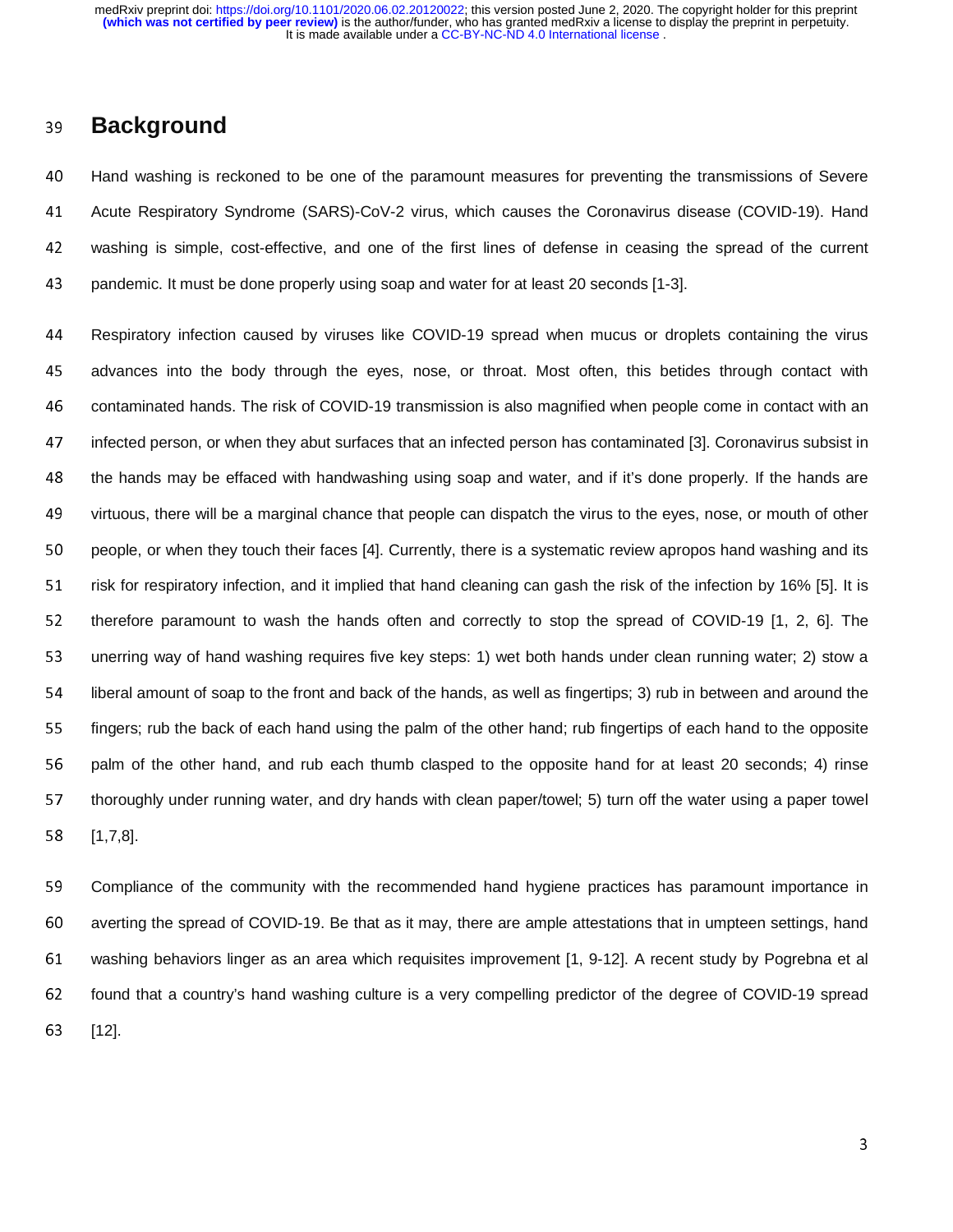64 In response to COVID-19, the World Health Organization (WHO) has strongly recommended that all the state <sup>65</sup>members proffer public hand hygiene stations, and ensuring obligatory usage of these when visitors or personnel 66 enter and leave the facilities, such as hospitals and health centers[2]. Ethiopia reported its first case of COVID- $19$  on  $13<sup>th</sup>$  March 2020 [13]. From that time on, the country aggressively engaged and communicated different <sup>68</sup>COVID-19 prevention measures to the general public. As part of its preventive proceedings, the public was 69 notified to regularly wash their hands with soap and water for 20 seconds using the recommended steps. <sup>70</sup>Furthermore, all hospitals should ensure the availability of hand washing stations in their main entrances, and 71 that everyone should wash their hands before entering the facilities and when leaving [14]. Still and all, the 72 acceptance of hospital visitors toward hand washing as a routine habit – and their compliances with the 73 prescribed hand washing techniques were uncertain. In lieu of these, concerns about the poor hand hygiene 74 culture in Ethiopia – and their negative implications in the control of COVID-19 were the motivations behind the 75 undertakings of this study. Accordingly, this study assessed the hand washing compliances among the visitors of <sup>76</sup>Madda Walabu University Goba Referral Hospital, Southeast of Ethiopia.

### <sup>77</sup>**Methods**

#### <sup>78</sup>**Study Design and Setting**

<sup>79</sup>A non-participatory observation study was conducted for a period of one week (from April 27 to May 3, 2020) to 80 determine the magnitude of hand washing compliance (HWC) of the visitors entering Madda Walabu University 81 Goba Referral Hospital. It is the only referral hospital in Bale Zone, Southeast Ethiopia. Data were collected 82 through direct observations and were executed in the main entrance of the referral hospital for seven 83 consecutive days to appreciate a complete picture of the weekly HWC among its visitors. The observations were 84 imposed in the morning and afternoon (8:30-11:00 A.M and 2:00 -4:30 P.M). These times were chosen because 85 they were the busiest visiting hours. Due to the current COVID-19 pandemic, hand washing facilities and the 86 necessary resources (plain soaps and clean, running waters) were available at the main entrance of the referral 87 hospital. Accordingly, visitors were obliged to wash their hands upon arrival on the hospital premises, and when 88 leaving. Furthermore, large 1.2 m<sup>2</sup> hand washing signs were stationed at the hospital entrance to remind visitors 89 about washing their hands.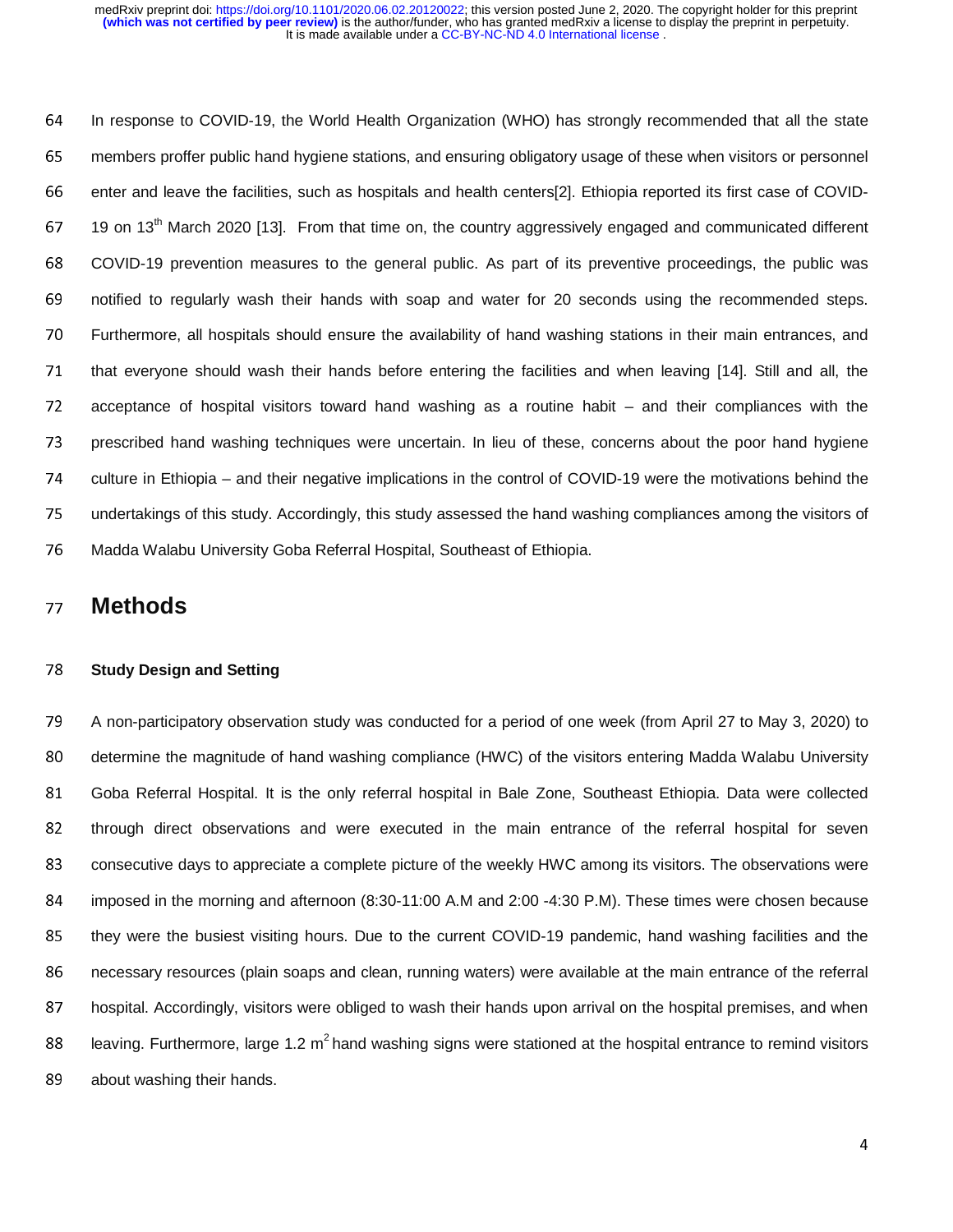#### <sup>90</sup>**Study Participants and Data Collection Procedures**

91 All visitors who washed their hands before entering and when leaving the referral hospital were observed. 92 Anyone who needs assistance/instruction in washing his/her hands was excluded. The observation was 93 conducted using the recommended WHO hand washing tool [7]. Trained data collectors performed all 94 observations and recorded the data using (Open Data Kit (ODK) Collect mobile Apps. To ensure data quality, the 95 data collectors were informed to observe one visitor at a time. They also made sure that the visitors did not 96 recognize them in order for the observant to display natural handwashing behaviors. Each time, two data 97 collectors were involved, and they stand beside the washing area pretending to wait for someone else, or 98 sometimes, they let their shoes be cleaned at the nearby shoe-cleaning stands.

99 Prior to the beginning of the study, all data collectors were extensively trained regarding data collection protocols 100 and hand washing steps. To establish the inter-rater reliability, a testing session was imposed to data collectors 101 by simulating hand washing demonstrations by random individuals while they observe them. And the interrater 102 reliability was determined to be 0.86.

103 As recommended by the WHO, the study recorded and analyzed the recommended hand washing steps: 1) 104 wetting the hands with water, 2) applying enough amount of soap to cover all hand surfaces, 3) rubbing the 105 hand's palm with the other palm - rotary movement, 4) rubbing the right palm over the left dorsum with interlaced 106 fingers, and vice versa, 5) again palm to palm rubbing with fingers interlaced, back of fingers to opposing palms 107 with fingers interlocked, 6) rotational rubbing of left thumb clasped in the right palm, and vice versa, 7) rotational 108 rubbing, backward and forward with clasped fingers of the right hand in the left palm, and vice versa, 8) rinsing 109 the hands with water, 9) drying them with a clean item/towel, and finally, 10) using a clean item when turning off 110 the faucet [7].

#### <sup>111</sup>**Operational Definition**

<sup>112</sup>**Full compliance**: wetting of hands, covering wet hands with soap, scrubbing all surfaces, including palms, back 113 of the hands, in between fingers, and under the fingernails for about 20 seconds, rinsing well with running water, 114 and finally, dry of hands with a clean cloth or by waving in the air  $[1]$ .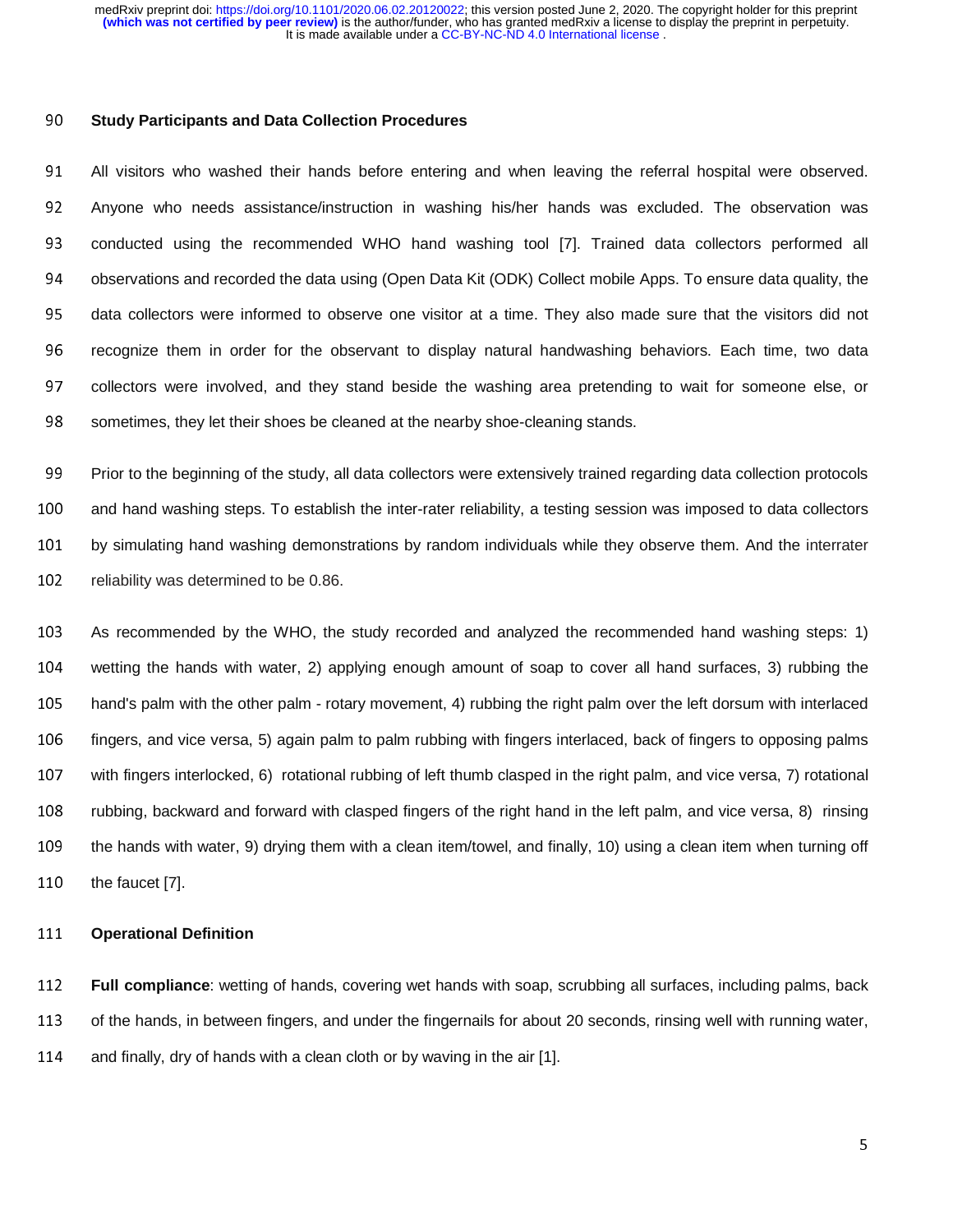<sup>115</sup>**Partial compliance**: washing both hands with soap specifically, wetting hands, covering wet hands with soap,

116 washing right palm over left dorsum with interlaced fingers and vice versa, and palm to palm rubbing with fingers

117 interlaced, rinsing well with running water, and finally, drying using a clean cloth for about 20 seconds.

<sup>118</sup>**Minimal compliance:** washing both hands with soap for about 20 seconds, which only includes wetting the

- 119 hands, covering wet hands with soap, and rinsing well with running water.
- <sup>120</sup>**Non-compliance**: rinsing both hands with water only.
- 

#### <sup>122</sup>**Statistical Analysis**

123 All observed data were collected using ODK and were exported to the Statistical Package for the Social 124 Sciences (SPSS) 20.0 software program for analysis. Based on the operational definitions mentioned, the level 125 of hand washing compliance was computed. Descriptive statistics were computed to summarize the study 126 findings. To test whether hand washing compliance varied across the weekdays and gender, the Chi-square test <sup>127</sup>(χ2) was used. A p-value < 0.05 was considered as statistically significant. Finally, data were presented in tables 128 and graphs, as appropriate.

129

#### <sup>130</sup>**Ethical approval and considerations**

131 The study was approved by ethical review committee of Madda Walabu University Goba Referal Hospital 132 Research and Technology Transfer Office and permission was sought from Goba Referral Hospital medical 133 director office (*Ref.no 01/2/12594*). Data collectors were worn protective face masks and kept reasonable 134 physical distance during data collection. The data were collected in a private condition and kept confidential.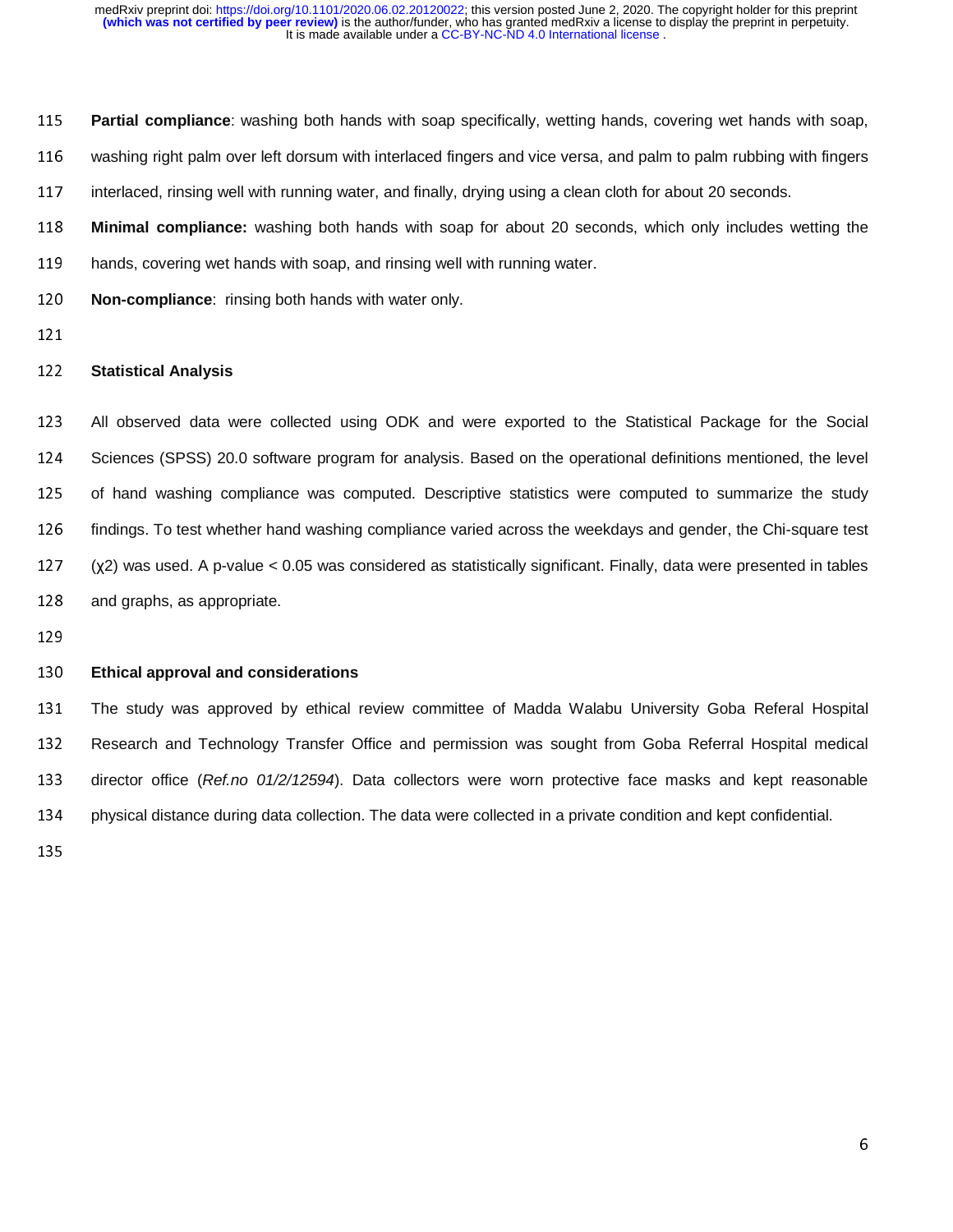## <sup>136</sup>**Results**

- 137 A total of 1,282 visitors were observed, of which 874 (68.2%) were males and 408 (31.8%) were females. Six
- 138 hundred thirty (47.8%) visitors were observed in the morning schedules (Table 1).

# <sup>139</sup>**Table 1: The Characteristics of the Study Participants and their Distributions Over the Weekdays in Goba**

<sup>140</sup>**Referral Hospital, May 2020 (n=1,282)** 

| Variable                    | Category  | <b>Frequency</b> | <b>Percent</b> |
|-----------------------------|-----------|------------------|----------------|
| Sex                         | Male      | 874              | 68.2           |
|                             | Female    | 408              | 31.8           |
| <b>Observation Sessions</b> | Afternoon | 669              | 52.2           |
|                             | Morning   | 613              | 47.8           |
| Days of the Week            | Monday    | 226              | 17.6           |
|                             | Tuesday   | 132              | 10.3           |
|                             | Wednesday | 231              | 18.0           |
|                             | Thursday  | 171              | 13.3           |
|                             | Friday    | 156              | 12.2           |
|                             | Saturday  | 225              | 17.6           |
|                             | Sunday    | 141              | 11.0           |

#### <sup>142</sup>**Hand Washing Compliance**

<sup>143</sup>The descriptive analysis of the hand washing steps was shown in **Table 2**. The median (Q1-Q3) duration of hand <sup>144</sup>washing was 22 seconds (14-34). In total, only 0.9% (95%CI: 0.4-1.4) of the study participants were fully 145 compliant with the recommended hand washing techniques. A significant number of hospital visitors did not 146 wash their hands properly or they have washed their hands in less effective ways (minimal, partial, or non-147 compliant) (Fig 1). The areas of the hand most neglected during hand washing among hospital visitors were 148 presented in **Fig 2**.

- <sup>149</sup>**Fig 1**: Bar graph including hand washing compliance of hospital visitors at the entrance of Madda Walabu 150 University Goba Referral Hospital, Southeast Ethiopia, May 2020 (n=1,282)
- <sup>151</sup>**Fig 2**: Images of most commonly missed hand washing areas identified among hospital visitors at the entrance 152 of Madda Walabu University Goba Referral Hospital, Southeast Ethiopia, May 2020 (n=1,282)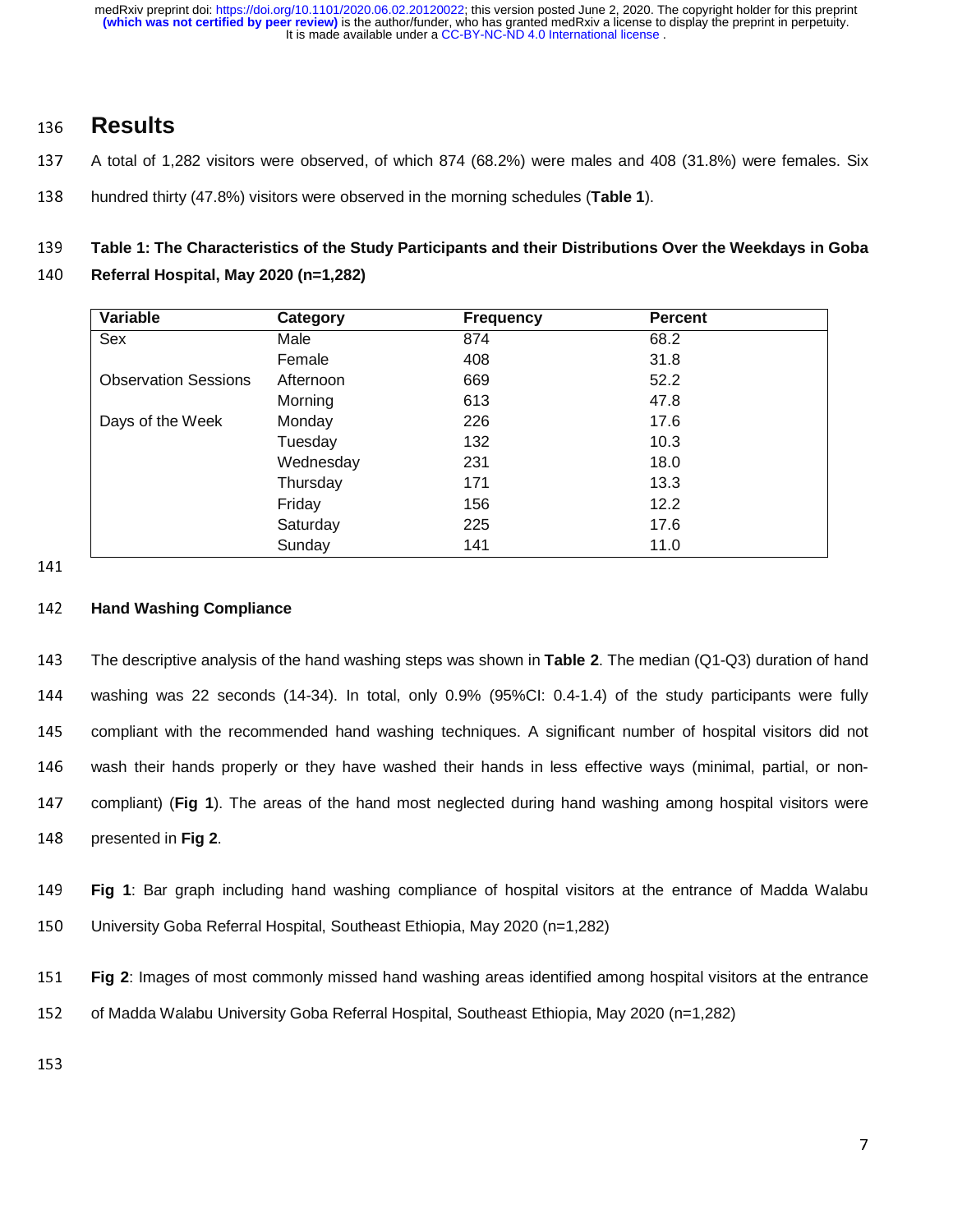#### <sup>154</sup>**Table 2: Hand washing compliance in response to COVID-19 pandemic among Study participants of**  <sup>155</sup>**Madda Walabu University Goba Referral Hospital, Southeast Ethiopia (n=1,282)**

| <b>Hand Washing Practice</b>                                                                                          | <b>Frequency (yes)</b> | <b>Percent</b> | 95%CI       |  |  |  |
|-----------------------------------------------------------------------------------------------------------------------|------------------------|----------------|-------------|--|--|--|
| Wet hands with water                                                                                                  | 1271                   | 99.1           | 98.7-99.6   |  |  |  |
| Apply enough soap to cover all hand surfaces                                                                          | 952                    | 74.3           | 71.8-76.8   |  |  |  |
| Rub hands palm to palm                                                                                                | 607                    | 47.3           | 44.5-50.1   |  |  |  |
| Right palm over left dorsum with interlaced<br>fingers and vice versa                                                 | 176                    | 13.7           | 12.0-15.7   |  |  |  |
| Palm to palm with fingers interlaced                                                                                  | 197                    | 15.4           | 13.3-17.4   |  |  |  |
| Backs of fingers to opposing palm with fingers<br>interlocked                                                         | 71                     | 5.5            | $4.3 - 6.8$ |  |  |  |
| Rotational rubbing of left thumb clasped in the<br>right palm and vice versa                                          | 64                     | 5.0            | $3.8 - 6.3$ |  |  |  |
| Rotational rubbing, backward and forward<br>with clasped fingers of the right hand in left<br>the palm and vice versa | 65                     | 5.1            | $3.9 - 6.3$ |  |  |  |
| Rinse hands with water                                                                                                | 1102                   | 86.0           | 84.0-87.9   |  |  |  |
| Use towel/ clean item to turn off the faucet                                                                          | 185                    | 14.4           | 12.6-16.3   |  |  |  |
| Duration of hand washing,<br>Median (Q1-Q3): 22 seconds (14-34)                                                       |                        |                |             |  |  |  |
| < 20 seconds                                                                                                          | 596                    | 46.5           | 43.9-49.0   |  |  |  |
| $\geq$ 20 seconds                                                                                                     | 686                    | 53.5           | 51.0-56.1   |  |  |  |
| The Overall Hand Washing Compliance Score<br>Full compliance with hand washing                                        |                        |                |             |  |  |  |
| Yes                                                                                                                   | 11                     | 0.9            | $0.4 - 1.4$ |  |  |  |
| <b>No</b>                                                                                                             | 1271                   | 99.1           | 98.6-99.6   |  |  |  |
| Partial compliance to hand washing <sup>#</sup>                                                                       |                        |                |             |  |  |  |
| Yes                                                                                                                   | 37                     | 2.9            | $2.0 - 3.8$ |  |  |  |
| <b>No</b>                                                                                                             | 1245                   | 97.1           | 96.2-98.0   |  |  |  |
| Minimal compliance to hand washing"                                                                                   |                        |                |             |  |  |  |
| Yes                                                                                                                   | 605                    | 47.2           | 44.4-49.9   |  |  |  |
| <b>No</b>                                                                                                             | 677                    | 52.8           | 50.1-55.6   |  |  |  |
| Non-compliance to hand washing <sup>#</sup>                                                                           |                        |                |             |  |  |  |
| Yes                                                                                                                   | 258                    | 20.1           | 17.8-22.3   |  |  |  |
| No                                                                                                                    | 1024                   | 78.9           | 77.7-82.2   |  |  |  |

156 <sup>#"</sup>Visitors did not wash their hands properly or in a less effective way as described in the operational definition

157 section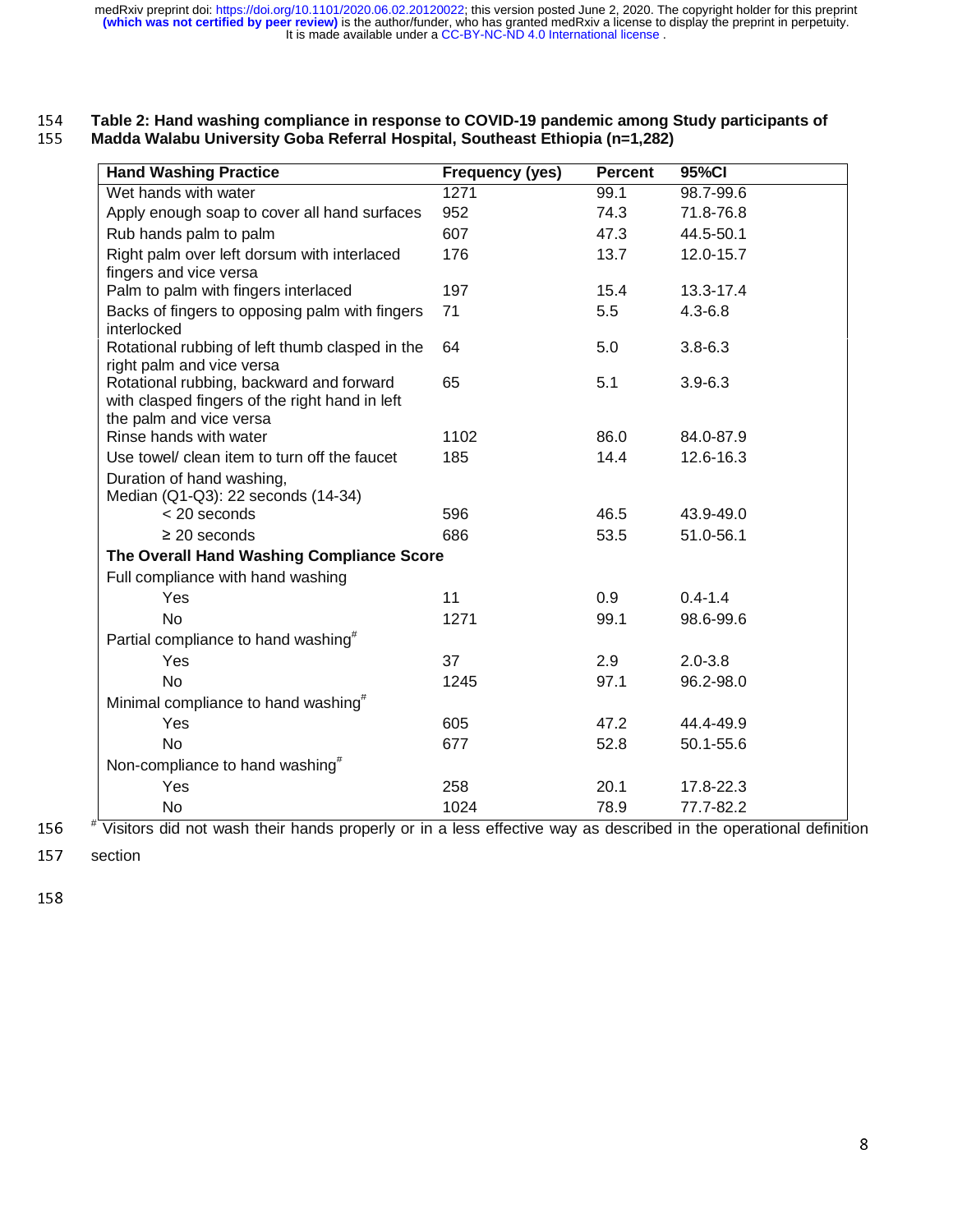#### <sup>159</sup>**Relationship between Hand Washing Compliance and Associated Variables**

160 As shown in Table 3, there is no statistically significant difference between male and female hospital visitors

161 concerning hand washing compliance (full and partial compliance). Significant differences were noted in hand

162 washing compliance (full compliance) in between the weekdays (p=0.03) (**Additional File 2**). No significant

163 differences in hand washing were noted based on time of day (p=0.875) (**Additional File 2**).

#### <sup>164</sup>**Table 3: The association between hand washing compliance and sex of the respondents of Madda**  <sup>165</sup>**Walabu University Goba Referral Hospital, Southeast Ethiopia, May 2020 (n=1,282)**

| <b>Hand Washing Practice</b>           | Category  | <b>Male</b> | <b>Female</b><br>$(n=408)$ | p-value                        |  |
|----------------------------------------|-----------|-------------|----------------------------|--------------------------------|--|
|                                        |           | $(n=874)$   |                            |                                |  |
| Wet hands with water                   | Yes       | 866(99.1)   | 405(99.3)                  | 0.745                          |  |
|                                        | <b>No</b> | 8(0.9)      | 3(0.7)                     |                                |  |
| Apply enough soap to cover all hand    | Yes       | 658(75.3)   | 294(72.1)                  | 0.218                          |  |
| surfaces                               | <b>No</b> | 216(24.7)   | 114(27.9)                  |                                |  |
| Rub hands palm to palm                 | Yes       | 423(48.4)   | 184(45.1)                  | 0.270                          |  |
|                                        | No        | 451(51.6)   | 224(54.9)                  |                                |  |
| Right palm over left dorsum with       | Yes       | 141(16.1)   | 35(8.6)                    | p-value $< 0.001$ <sup>*</sup> |  |
| interlaced fingers and vice versa      | No        | 733(83.9)   | 373(91.4)                  |                                |  |
| Palm to palm with fingers interlaced   | Yes       | 142(16.2)   | 55(13.5)                   | 0.201                          |  |
|                                        | <b>No</b> | 732(83.8)   | 353(86.5)                  |                                |  |
| Backs of fingers to opposing palm      | Yes       | 58(6.6)     | 13(3.2)                    | $0.012*$                       |  |
| with fingers interlocked               | No        | 816(93.4)   | 395(96.8)                  |                                |  |
| Rotational rubbing of left thumb       | Yes       | 48(5.5)     | 16(3.9)                    | 0.229                          |  |
| clasped in the right palm and vice     | <b>No</b> | 826(94.5)   | 392(96.1)                  |                                |  |
| versa                                  |           |             |                            |                                |  |
| Rotational rubbing, backward and       | Yes       | 51(5.8)     | 14(3.4)                    | 0.068                          |  |
| forward with clasped fingers of the    | No        | 823(94.2)   | 394(96.6)                  |                                |  |
| right hand in left palm and vice versa |           |             |                            |                                |  |
| Rinse hands with water                 | Yes       | 760(87.0)   | 342(83.8)                  | 0.133                          |  |
|                                        | <b>No</b> | 114(13.0)   | 66(16.2)                   |                                |  |
| Use towel/ clean item to turn off the  | Yes       | 131(15.0)   | 54(13.2)                   | 0.405                          |  |
| faucet                                 | <b>No</b> | 743(85.0)   | 354(86.8)                  |                                |  |
| <b>Overall Compliance Level</b>        |           |             |                            |                                |  |
| Full compliance with hand washing      | Yes       | 8(0.9)      | 3(0.7)                     | 0.745                          |  |
|                                        | <b>No</b> | 866(99.1)   | 405 (99.3)                 |                                |  |
| Partial compliance to hand washing     | Yes       | 27(3.1)     | 10(2.5)                    | 0.525                          |  |
|                                        | <b>No</b> | 847(96.9)   | 398 (97.5)                 |                                |  |
| Minimal compliance with hand           | Yes       | 444(50.8)   | 161 (39.5)                 | $p$ -value < $0.001*$          |  |
| washing                                | No        |             | 247 (60.5)                 |                                |  |
|                                        |           | 430 (49.2)  |                            |                                |  |
| Non-compliance to hand washing         | Yes       | 162 (18.5)  | 96 (23.5)                  | $0.038*$                       |  |
|                                        | No        | 712 (81.5)  | 312 (76.5)                 |                                |  |

166  $*p-value < 0.05$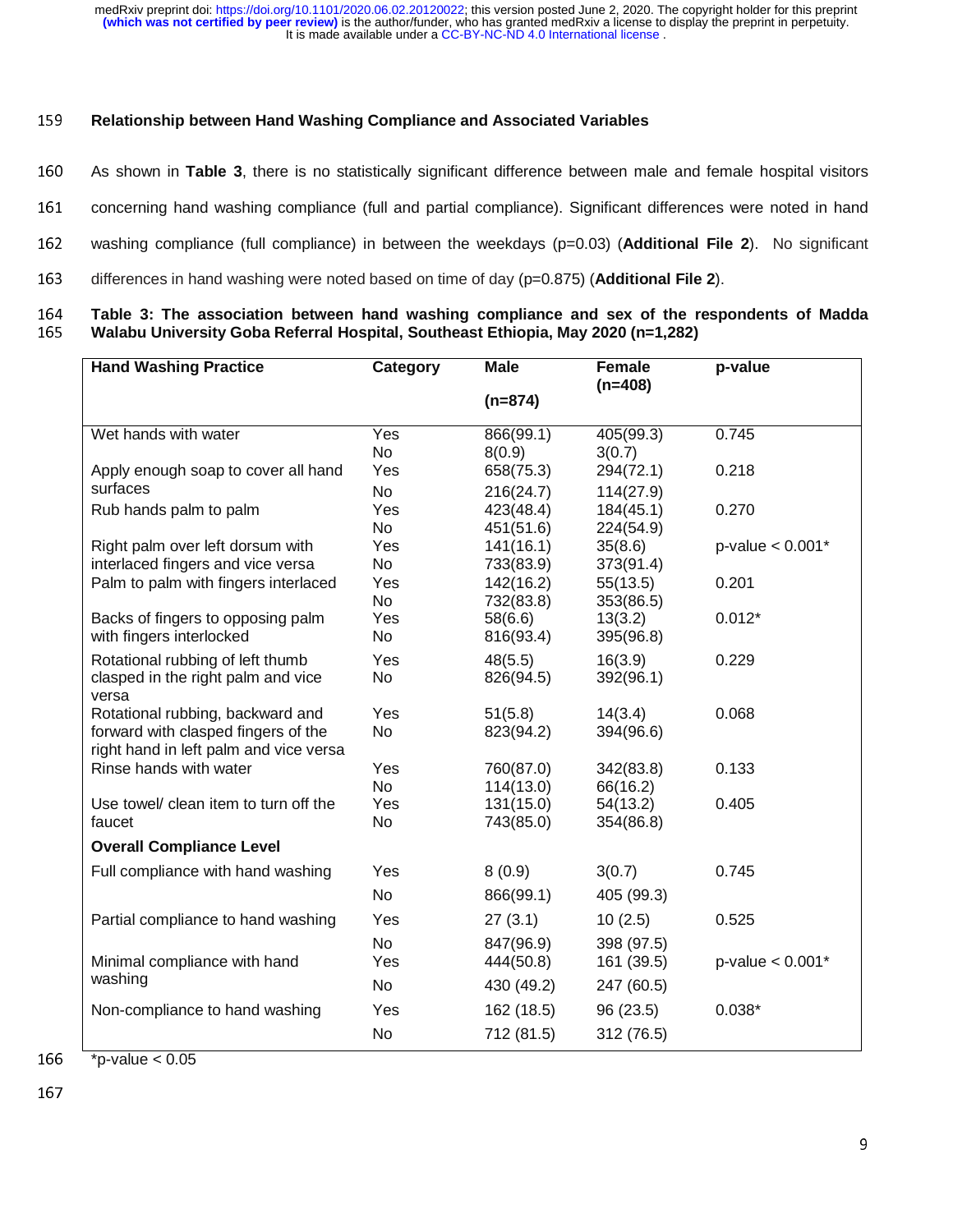## <sup>168</sup>**Discussion**

169 Good hand washing compliance with soap and water for at least 20 seconds is effective in preventing the spread 170 of COVID-19. In response to the current COVID-19 pandemic, the WHO recommended the establishment of 171 hand washing stations located around public areas where people can wash their hands frequently, and 172 somehow prevent themselves from contracting COVID-19 disease. However, public compliance towards the 173 recommended hand washing techniques in these stations is still unknown in many low-income countries, 174 including Ethiopia. Currently, it is now customary to see hand washing facilities in different public areas, yet 175 the question of "Do the people comply with the correct hand washing techniques?" is a fundamental 176 unanswered question. To the best of our knowledge, there is no study done in Sub-Saharan Africa and in <sup>177</sup>Ethiopia, particularly regarding the assessment on the level of hand washing compliance among hospital visitors 178 during this COVID-19 pandemic.

179 In the current study, only 0.9% of the visitors were observed for full compliance with the recommended hand 180 washing steps. The foremost, very low compliance among hospital visitors is of great concern, and thus 181 highlight the urgent need for interventions from the health authorities, healthcare professionals, and hospital 182 administrators. Also, the findings underscore the need for further behavioral change strategies in increasing the 183 hospital visitors' compliance, not merely with just the provision of hand washing stations. The level of compliance 184 reported in this study was almost comparable from the baseline assessments in Miami 0.52% [15], and São 185 Paulo, Brazil 1.7% [16]. Despite the similarities between the aforementioned studies, our finding is still extremely 186 low, hence, the present study is conducted during this time of COVID-19 pandemic. Conversely, a relatively 187 higher hand washing adherence by visitors was observed in the United Kingdom 25% [17] and 10.6% [18].

188 In this study, 46.5% of the study participants wash their hands for less than 20 seconds. According to the CDC, <sup>189</sup>UNICEF, and other experts, a 20-second hand washing is recommended. However, the WHO recommends 40- <sup>190</sup>60 seconds, and this encompasses the entire hand washing process from wetting the hands and applying soap, 191 until the hands are fully dried, whereas, the 20-second recommendation focuses only on the process of 192 scrubbing hands with soap [7, 8, 22, 24]. The challenges behind keeping this duration in public stations need 193 further attention. Some suggest that if people have trouble keeping track, humming the entire "Happy Birthday" 194 song twice before rinsing can help [23]. Failing to meet the proper hand washing techniques and accurate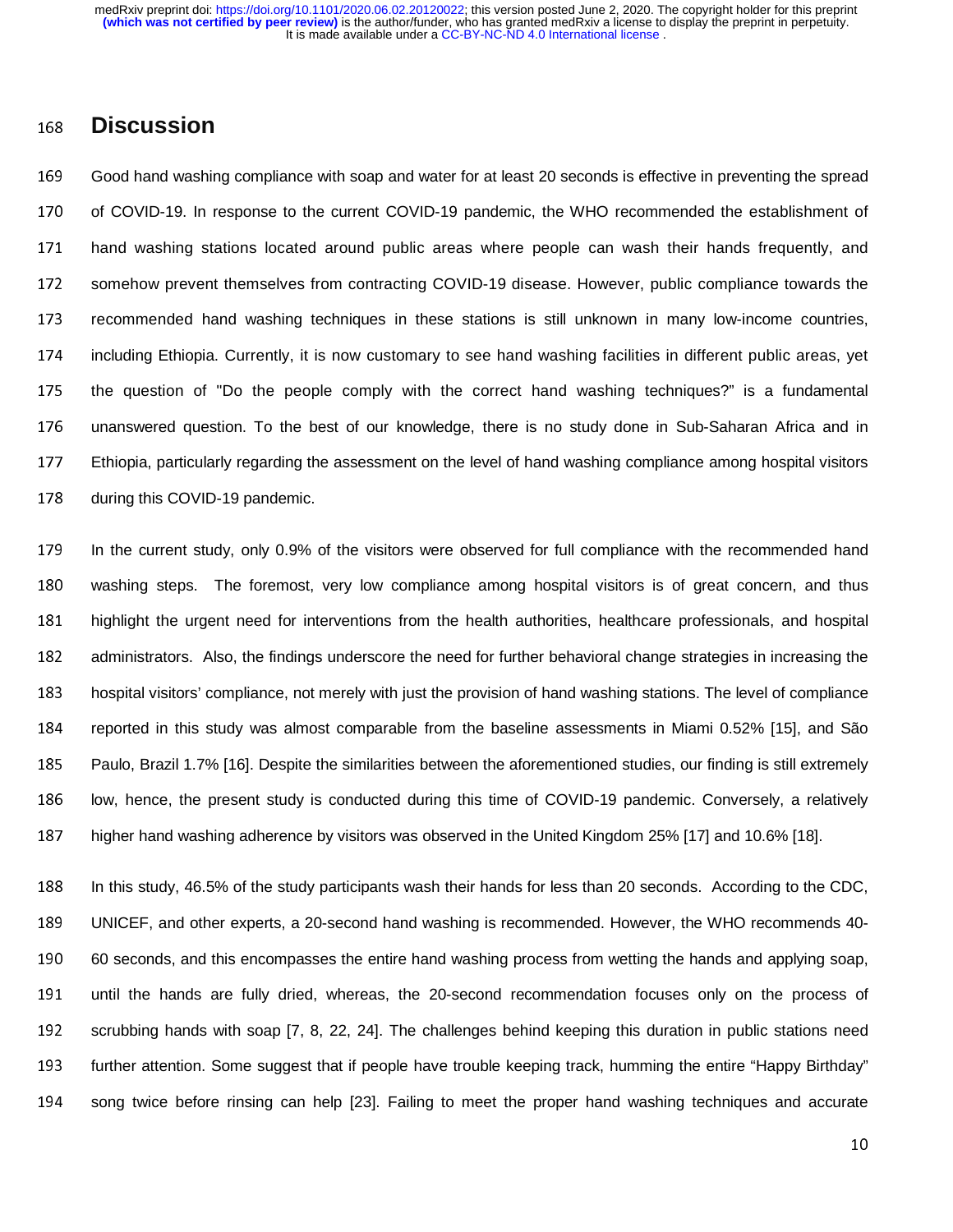It is made available under a [CC-BY-NC-ND 4.0 International license](http://creativecommons.org/licenses/by-nc-nd/4.0/) . **(which was not certified by peer review)** is the author/funder, who has granted medRxiv a license to display the preprint in perpetuity. medRxiv preprint doi: [https://doi.org/10.1101/2020.06.02.20120022;](https://doi.org/10.1101/2020.06.02.20120022) this version posted June 2, 2020. The copyright holder for this preprint

195 duration can have serious consequences in controlling COVID-19 in counties like Ethiopia, where the healthcare 196 system is not yet matured enough to handle such a pandemic.

197 Previously conducted studies came up with promising results – audible reminders [19], stylized human watching 198 eye presentations [20], and active methods to encourage hand washing, led to marked improvements on 199 compliance [21]. On the other hand, improving hand washing thru knowledge alone is typically insufficient to 200 change hand washing behaviors [22]. In many cases, humans modify their behavior in a socially desirable way 201 when being observed by others. Hence, applying this basic idea to public hand washing stations may be helpful 202 to positively influence the behavior of individuals [20, 23].

203 In Ethiopia, hand washing awareness-raising campaigns by some public figures, national radio and television 204 public service announcements, and social media graphics were intensified to raise awareness about the benefits 205 of hand washing in relation to combating COVID-19. Unfortunately, regardless of these efforts mentioned, there 206 are still little improvements in the hand washing habits of the community. Answering the reasons and factors 207 behind the current low compliance is beyond the scope of this study.

208 There are few limitations in our study. First, we did not use the electronic hand washing observation system 209 which offers a greater advantage over human observations. Second, despite our assumption, the presence of 210 the data collectors may have influenced the hospital visitors' hand washing activities, and it is likely to have a 211 Hawthorne effect'. Third, selectivity may be possible as the data collectors do not collect data from all people 212 entering and leaving the health facility.

## <sup>213</sup>**Conclusion**

214 In conclusion, compliance with proper hand washing among the visitors of Goba Referral Hospital in that specific 215 time period is alarmingly low. A significant number of hospital visitors did not wash their hands properly or 216 washed them in less effective ways. In this era of COVID-19 pandemic, mandating compliance towards proper 217 hand washing to all hospital visitors before entering the hospital and leaving it should be of paramount 218 importance.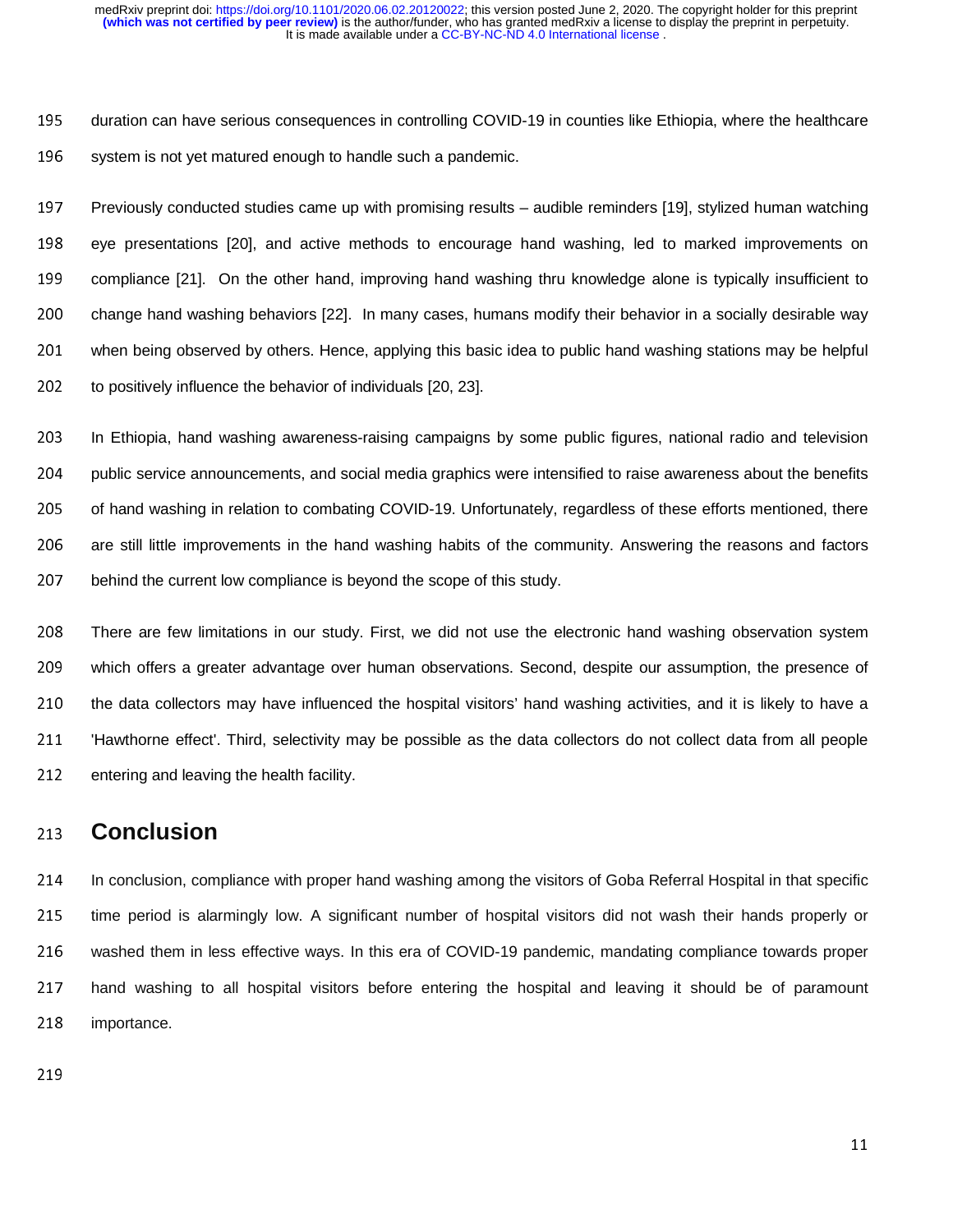#### <sup>220</sup>**Acknowledgments**

- 221 The authors would like to thank Madda Walabu University Goba referral hospital public health department staff
- 222 for providing their unreserved support. We would like to acknowledge Goba Referral Hospital staff for their
- 223 support at a time of data collection.

224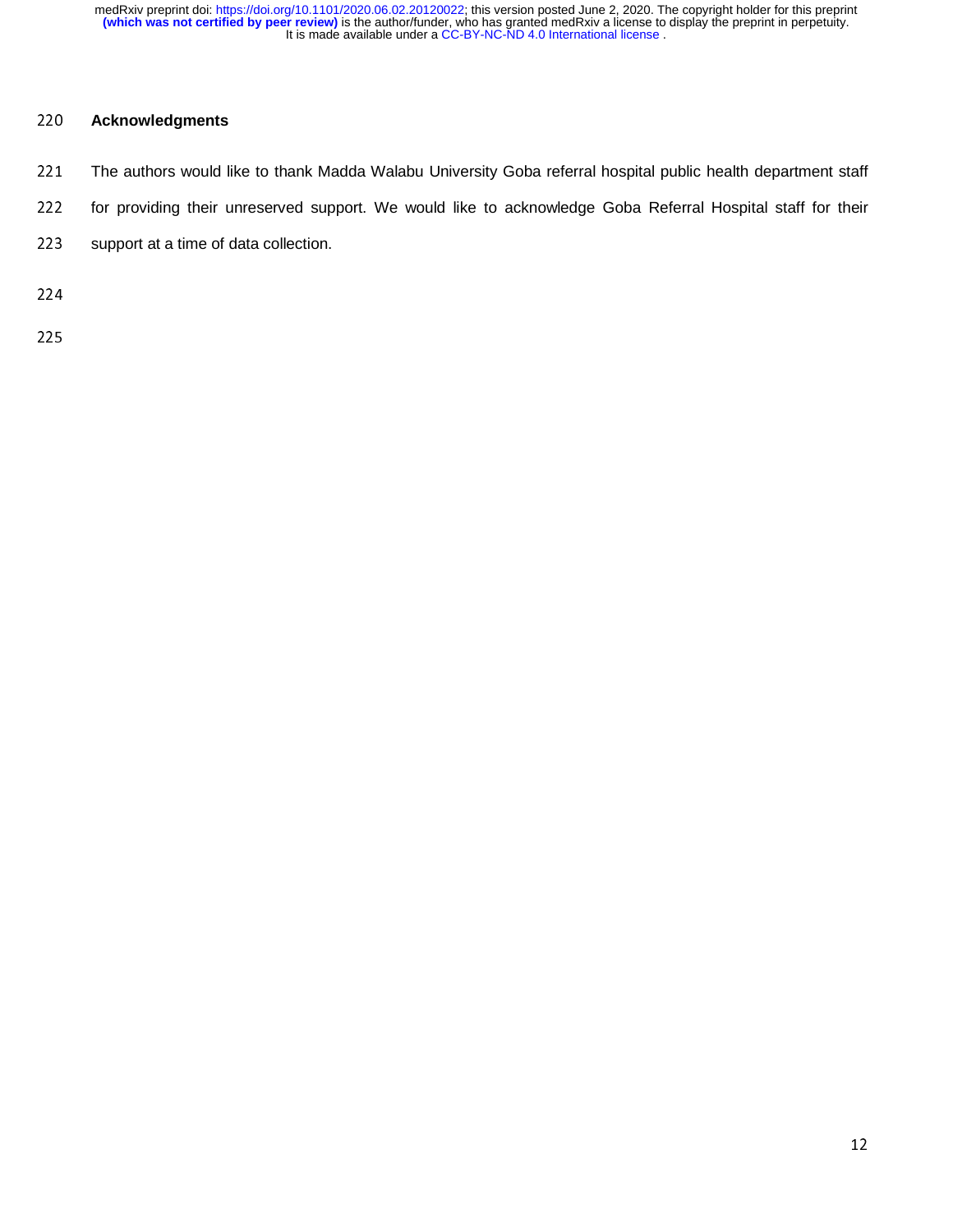It is made available under a [CC-BY-NC-ND 4.0 International license](http://creativecommons.org/licenses/by-nc-nd/4.0/) . **(which was not certified by peer review)** is the author/funder, who has granted medRxiv a license to display the preprint in perpetuity. medRxiv preprint doi: [https://doi.org/10.1101/2020.06.02.20120022;](https://doi.org/10.1101/2020.06.02.20120022) this version posted June 2, 2020. The copyright holder for this preprint

## <sup>226</sup>**References**

- 227 1. Centers for Disease Control and Prevention (CDC). Hand Hygiene in Healthcare Settings. 2019. Retrieved<br>228 from https://www.cdc.gov/handhygiene/index.html (Accessed May 12, 2020). 228 from <u>https://www.cdc.gov/handhygiene/index.html</u> (Accessed May 12, 2020).<br>229 2 World Health Organization (WHO)\_WHO interim recommendation on hand ob
- 229 2. World Health Organization (WHO). WHO interim recommendation on hand obligatory hand hygiene against<br>230 transmission of COVID-19-2020. Retrieved from https://www.who.int/docs/default-source/inaugural-who-230 transmission of COVID-19. 2020. Retrieved from <u>https://www.who.int/docs/default-source/inaugural-who-</u><br>231 **https://www.who-interim-recommendation-on-obligatory-hand-hygiene-against-transmission-of-covid-**231 partners-forum/who-interim-recommendation-on-obligatory-hand-hygiene-against-transmission-of-covid-<br>232 19.pdf (Accessed Mav 12. 2020).
- 232 <u>19.pdf</u> (Accessed May 12, 2020).<br>233 3 UNICEE Everything vou need to l <sup>233</sup>3. UNICEF. Everything you need to know about washing your hands to protect against coronavirus (COVID-19) 234 Retrieved from https://www.unicef.org/coronavirus/everything-you-need-know-about-washing-your-hands-<br>235 protect-against-coronavirus-covid-19 (Accessed May 12, 2020)
- 235 <u>protect-against-coronavirus-covid-19</u> (Accessed May 12, 2020)<br>236 4 COVID-19 and water\_sanitation and hygiene message for policy 236 4. COVID-19 and water, sanitation and hygiene message for policy makers. Retrieved from<br>237 https://www.sanitationandwaterforall.org/sites/default/files/2020-04/SWA%20messages% 237 https://www.sanitationandwaterforall.org/sites/default/files/2020-04/SWA%20messages%20on%20COVID-<br>238 19.pdf (Accessed May 12, 2020)
- 238 <u>19.pdf</u> (Accessed May 12, 2020)<br>239 5 Rabie T. Curtis V. Hand washing 239 5. Rabie T, Curtis V. Hand washing and risk of respiratory infections: a quantitative systematic review. Tropical<br>240 medicine and international health. 2006: 11(3):258-67. 240 medicine and international health. 2006; 11(3):258-67.<br>241 6. WHO. Coronavirus disease (COVID-19) advice for the
- 241 6. WHO. Coronavirus disease (COVID-19) advice for the public. Retrieved from<br>242 https://www.who.int/emergencies/diseases/novel-coronavirus-2019/advice-for 242 https://www.who.int/emergencies/diseases/novel-coronavirus-2019/advice-for-public (Accessed May 12,<br>243 2020). <sup>243</sup>2020).
- 244 7. WHO. How to hand wash poster .2019. Retrieved from<br>245 https://www.who.int/gpsc/5may/How. To HandWash P
- 245 https://www.who.int/gpsc/5may/How\_To\_HandWash\_Poster.pdf?ua=1 (Accessed May 12, 2020).<br>246 8. Ecenters for Disease Control and Prevention (CDC). Hand washing: Clean Hands Save Lives. Ret 246 8. Centers for Disease Control and Prevention (CDC). Hand washing: Clean Hands Save Lives. Retrieved<br>247 from https://www.cdc.gov/hand.washing/when-how-hand.washing.html (Accessed May 12–2020) 247 from <u>https://www.cdc.gov/hand washing/when-how-hand washing.html</u> (Accessed May 12, 2020).<br>248 9 Alzvood M .Jackson D. Avevard H. Brooke J. COVID⊡19 reinforces the importance of handwashir
- 248 9. Alzyood M, Jackson D, Aveyard H, Brooke J. COVID⊡19 reinforces the importance of handwashing. J Clin ∂<br>249 Nurs. 2020. https://doi.org/10.1111/jocn.15313 249 Nurs. 2020. <u>https://doi.org/10.1111/jocn.15313</u><br>250 10. Allegranzi B. Bagheri Neiad S. Combescure C.
- 250 10. Allegranzi B, Bagheri Nejad S, Combescure C, Graafmans W, Attar H, Donaldson L, et al. Burden of<br>251 endemic health-care-associated infection in developing countries: systematic review and metaanalysi 251 endemic health-care-associated infection in developing countries: systematic review and metaanalysis.<br>252 Lancet. 2011;377(9761):228-41. <sup>252</sup>Lancet. 2011;377(9761):228-41.
- 253 11. Loftus MJ, Guitart C, Tartari E, Stewardson AJ, Amer F, Bellissimo-Rodrigues F, et al. Hand hygiene in low-254 and middle-income countries. Int J Infect Dis. 2019;86:25-30.<br>255 12. Pogrebna G. Kharlamov A. The Impact of Cross-Cultural Diffe
- 255 12. Pogrebna G, Kharlamov A. The Impact of Cross-Cultural Differences in Hand washing Patterns on the<br>256 COVID-19 Outbreak Magnitude (preprint) 256 COVID-19 Outbreak Magnitude (preprint).<br>257 13 Retrieved from: https://www.afro.who.int/ne
- 257 13. Retrieved from: <u>https://www.afro.who.int/news/first-case-covid-19-confirmed-ethiopia</u> (Accessed May 23,<br>258 2020). 258 2020).<br>259 14. Nationa
- 259 14. National COVID-19 management guideline handbook. FMOH. April 2020. Retrieved from<br>260 http://www.moh.gov.et/eicc/sites/default/files/2020-260http://www.moh.gov.et/ejcc/sites/default/files/2020-<br>161http://www.moh.gov.et/ejcc/sites/default/files/2020-261 <u>04/COVID%2019%20Handbook%20for%20health%20professionals%20FMOH%202020.pdf(</u>Accessed May<br>262 12, 2020).
- <sup>262</sup>12, 2020). 263 15. Birnbach DJ, Nevo I, Barnes S, Fitzpatrick M, Rosen LF, Everett-Thomas R, Sanko JS, Arheart KL. Do<br>264 hospital visitors wash their hands? Assessing the use of alcohol-based hand sanitizer in a hospital lobby 264 hospital visitors wash their hands? Assessing the use of alcohol-based hand sanitizer in a hospital lobby.<br>265 http://www.manditizan.infection.control. 2012; 40(4):340-3. 265 American journal of infection control. 2012; 40(4):340-3.<br>266 16. Vaidotas M, Yokota PK, Marra AR, Camargo TZ, da
- 266 – 16. Vaidotas M, Yokota PK, Marra AR, Camargo TZ, da Silva Victor E, Gysi DM, Leal F, dos Santos OF,<br>267 – Edmond MB. Measuring hand hygiene compliance rates at hospital entrances. American journal of infection 267 Edmond MB. Measuring hand hygiene compliance rates at hospital entrances. American journal of infection<br>268 control. 2015: 43(7):694-6. 268 control. 2015; 43(7):694-6.<br>269 17. Wolfe R. O'Neill E. Hand h
- <sup>269</sup>17. Wolfe R, O'Neill E. Hand hygiene compliance by visitors to hospitals—can we do better?. American journal 270 of infection control. 2012; 40(9):899.<br>271 18  Fakhry M  Hanna GB  Anderson O
- 271 18. Fakhry M, Hanna GB, Anderson O, Holmes A, Nathwani D. Effectiveness of an audible reminder on hand 2012<br>272 hygiene adherence American journal of infection control 2012: 40(4):320-3 272 hygiene adherence. American journal of infection control. 2012; 40(4):320-3.<br>273 19. Fakhry M. Hanna G. Anderson O. Holmes A. Nathwani D. Effectiveness o
- 273 – 19. Fakhry M, Hanna G, Anderson O, Holmes A, Nathwani D. Effectiveness of an audible reminder on hand<br>274 – hydiene adherence American Journal of Infection Control 2012 40:320-3 hygiene adherence.American Journal of Infection Control. 2012. 40:320-3<br>275 20. Pfattheicher S, Strauch C, Diefenbacher S, Schnuerch R. A field study or
- 275 20. Pfattheicher S, Strauch C, Diefenbacher S, Schnuerch R. A field study on watching eyes and hand hygiene<br>276 compliance in a public restroom. Journal of Applied Social Psychology. 2018;48(4):188-94. compliance in a public restroom. Journal of Applied Social Psychology. 2018;48(4):188-94.<br>277 21. Willison-Parry T, Haidar E, Martini L, Coates A. Hand washing adherence by visitors is
- 277 21. Willison-Parry T, Haidar E, Martini L, Coates A. Hand washing adherence by visitors is poor: Is there a<br>278 simple solution? American Journal of Infection Control. 2013; 41:928-9. simple solution? American Journal of Infection Control. 2013; 41:928-9.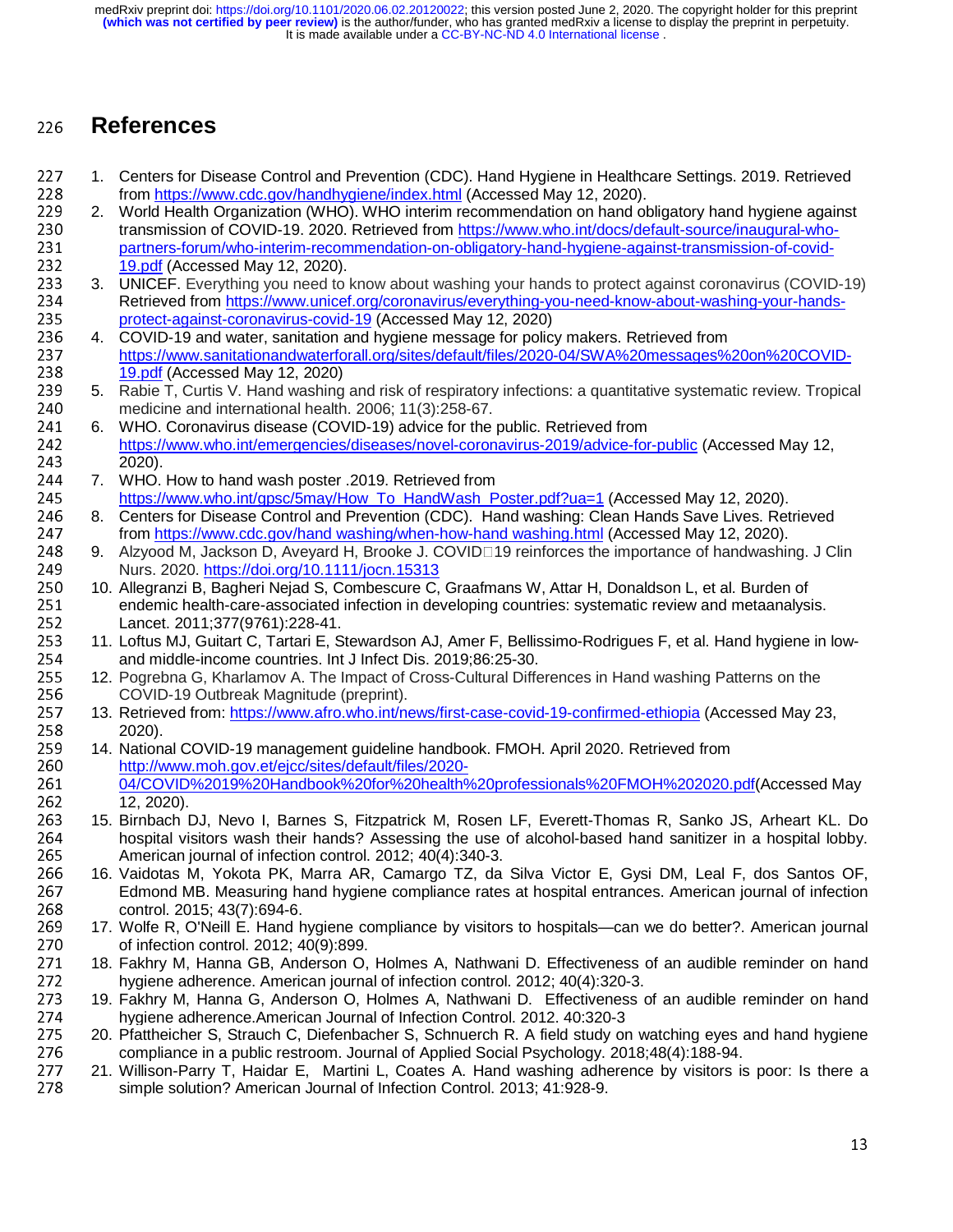- 279 22. Seimetz E, Kumar S, Mosler H-J. Effects of an awareness raising campaign on intention and behavioural 280 280 determinants for hand washing. Health Educ Res. 2016;31(2):109-120.<br>281 – 23. Global Hand washing Partnership. Retrieved from https://globalhand.w
- 281 23. Global Hand washing Partnership. Retrieved from <u>https://globalhand washing.org/about-hand washing/faqs/</u><br>282 (Accessed Mav 12. 2020). 282 (Accessed May 12, 2020).<br>283 24 How Much Time You
- 283 24. How Much Time You Spend Washing Your Hands Makes a Difference. Retrieved from<br>284 https://www.healthline.com/health/how-long-should-you-wash-your-hands.(Accessed May 12, 2020). 284 https://www.healthline.com/health/how-long-should-you-wash-your-hands (Accessed May 12, 2020).
- 285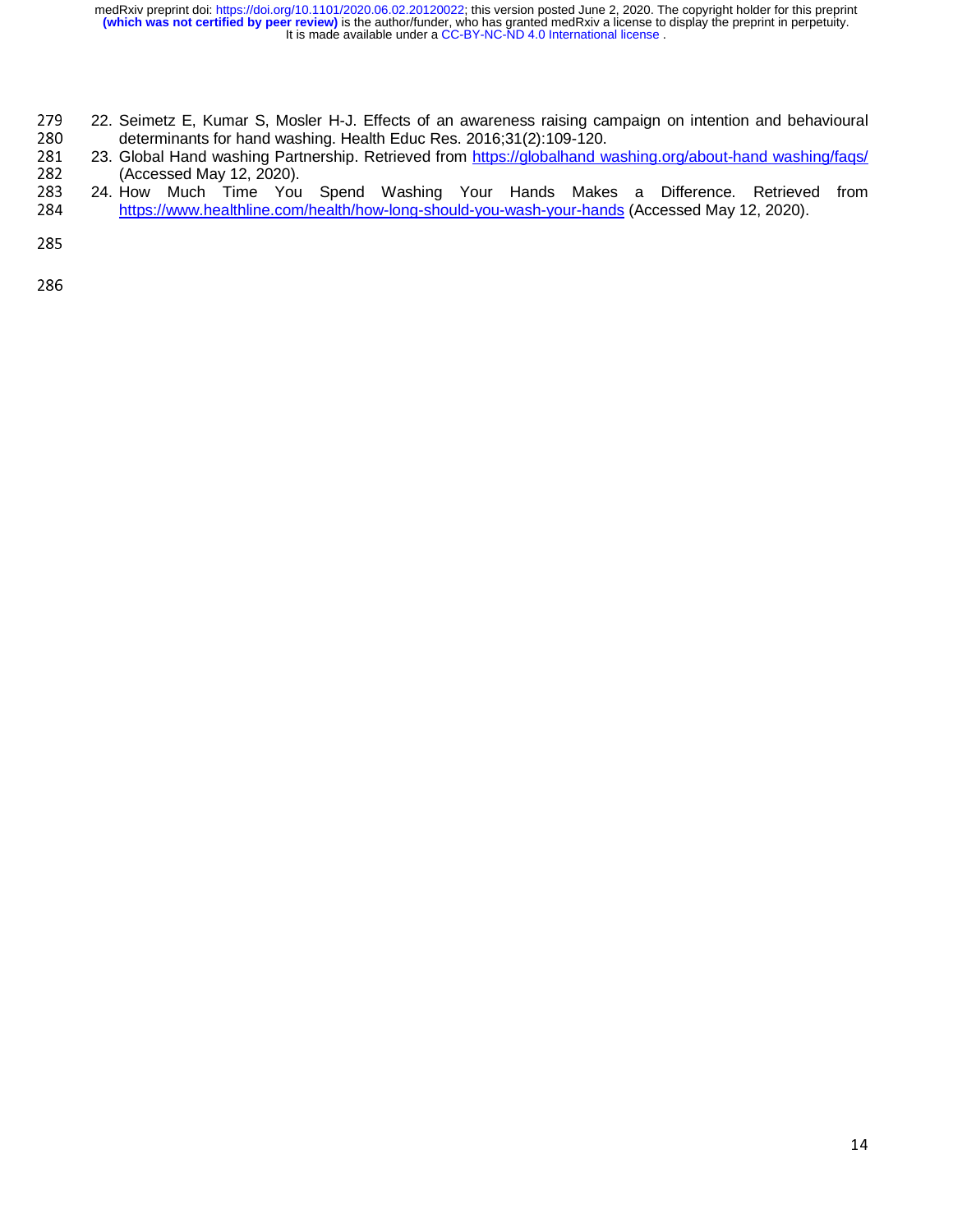## <sup>287</sup>**Supporting Information**

- 288 Additional File 1: The Association between Hand Washing Compliance during the Weekdays in Madda Walabu<br>289 University Goba Referral Hospital, Southeast Ethiopia, May 2020 (n=1,282)
- <sup>289</sup>University Goba Referral Hospital, Southeast Ethiopia, May 2020 (n=1,282)
- 290 **Additional File 2**: The association between hand washing compliance and observation sessions in Madda<br>291 Walabu University Goba Referral Hospital, Southeast Ethiopia, May 2020 (n=1,282)
- <sup>291</sup>Walabu University Goba Referral Hospital, Southeast Ethiopia, May 2020 (n=1,282)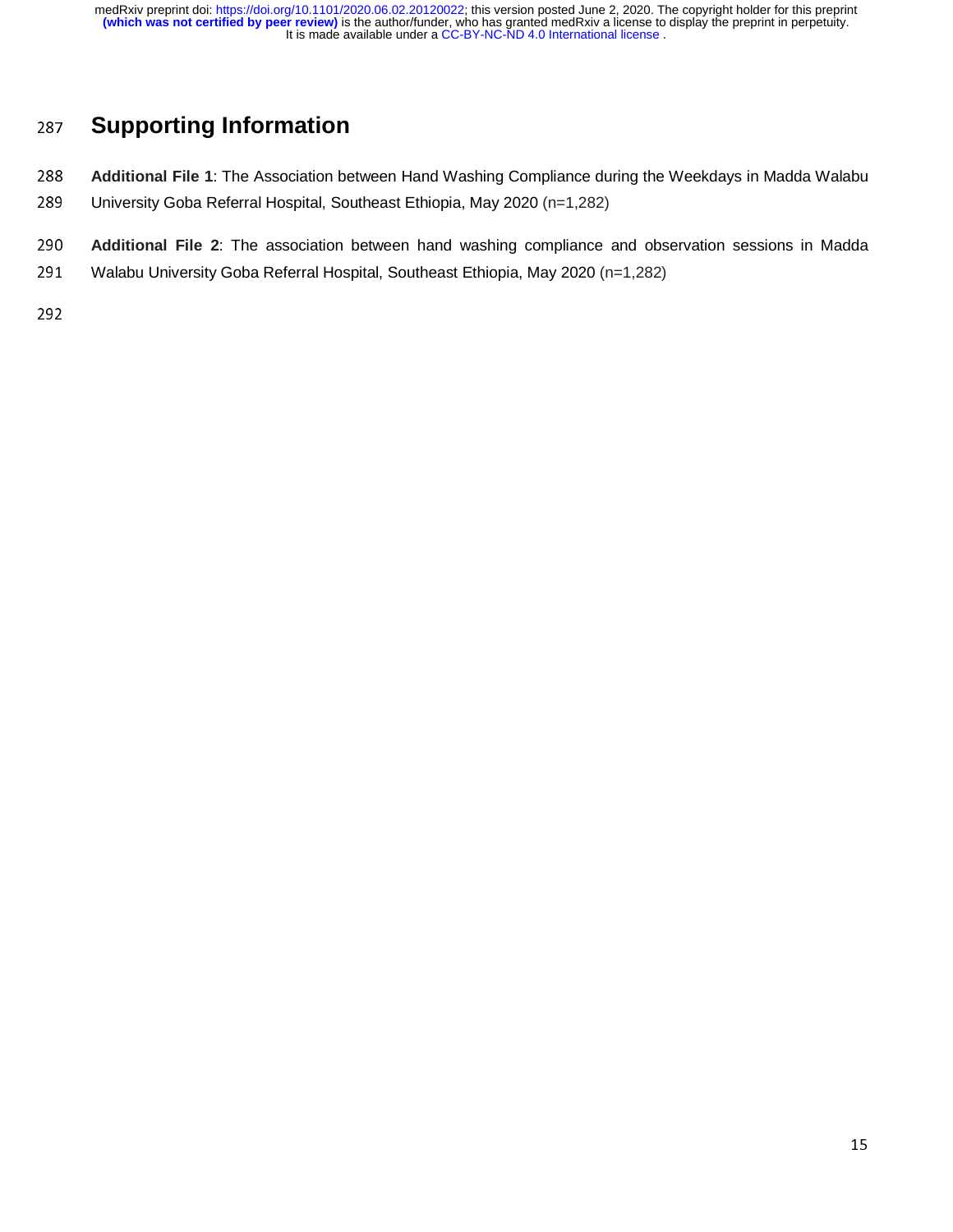